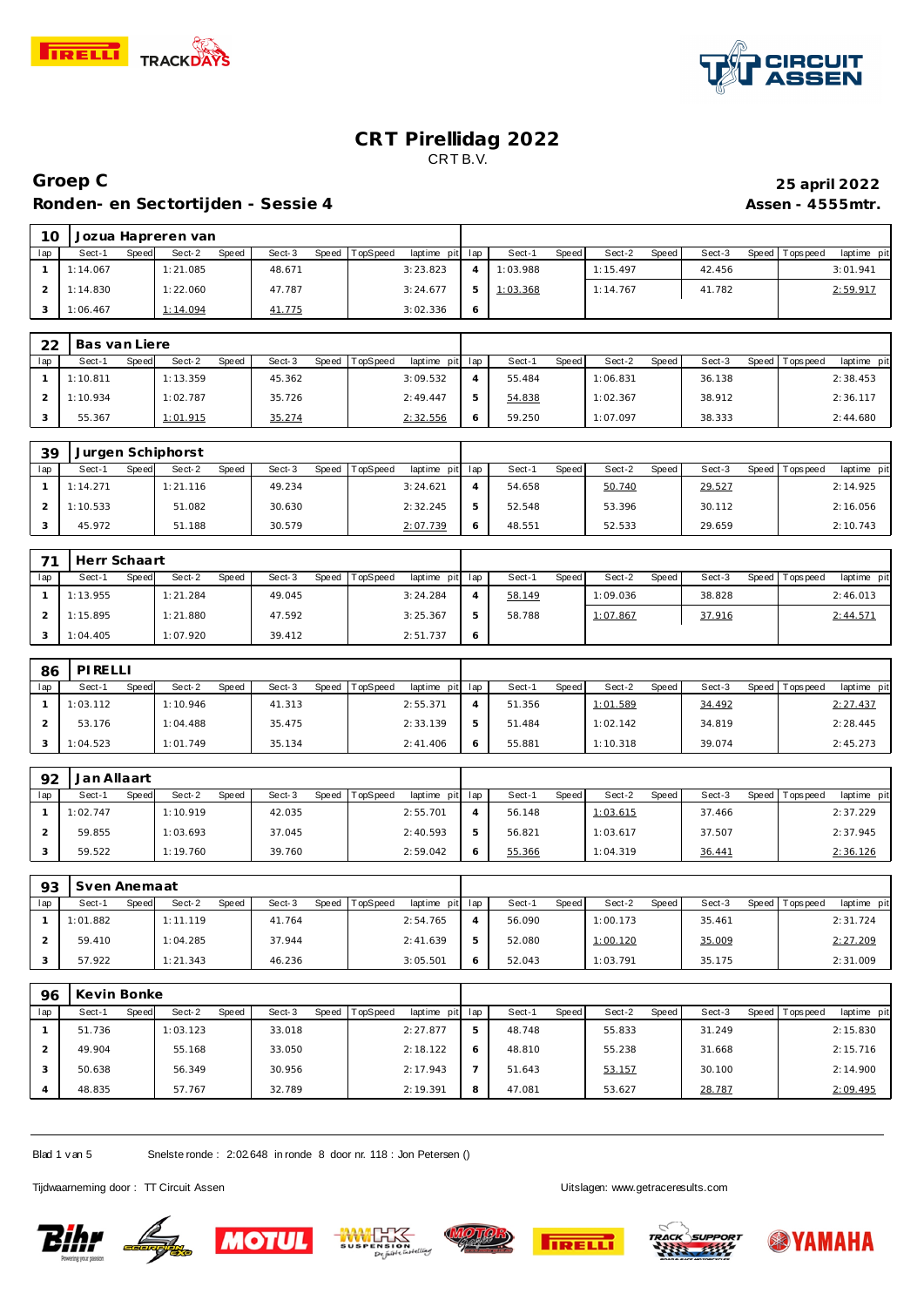

 **Jasper Cox**



#### **CRT Pirellidag 2022** CRT B.V.

# **Groep C 25 april 2022 Ronden- en Sectortijden - Sessie 4 Assen - 4555mtr.**

| lap            | Sect-1                      | Speed        | Sect-2           | Speed | Sect-3 | Speed        | TopSpeed | laptime pit             | lap            | Sect-1   | Speed        | Sect-2   | <b>Speed</b> | Sect-3 |       | Speed   Tops peed | laptime pit |
|----------------|-----------------------------|--------------|------------------|-------|--------|--------------|----------|-------------------------|----------------|----------|--------------|----------|--------------|--------|-------|-------------------|-------------|
| $\mathbf{1}$   | 52.991                      |              | 1:03.817         |       | 33.779 |              |          | 2:30.587                | 4              | 51.806   |              | 59.074   |              | 38.036 |       |                   | 2:28.916    |
| $\overline{2}$ | 51.390                      |              | 56.571           |       | 33.733 |              |          | 2:21.694                | 5              | 55.425   |              | 57.715   |              | 35.344 |       |                   | 2:28.484    |
| 3              | 50.232                      |              | 58.259           |       | 34.140 |              |          | 2:22.631                | 6              |          |              |          |              |        |       |                   |             |
|                |                             |              |                  |       |        |              |          |                         |                |          |              |          |              |        |       |                   |             |
| 98             | Chiel Datema                |              |                  |       |        |              |          |                         |                |          |              |          |              |        |       |                   |             |
| lap            | Sect-1                      | Speed        | Sect-2           | Speed | Sect-3 | <b>Speed</b> | TopSpeed | laptime pit             | lap            | Sect-1   | Speed        | Sect-2   | Speed        | Sect-3 |       | Speed Topspeed    | laptime pit |
| $\mathbf{1}$   | 1:01.994                    |              | 1:10.925         |       | 41.760 |              |          | 2:54.679                | 5              | 51.313   |              | 59.983   |              | 33.645 |       |                   | 2:24.941    |
| $\overline{2}$ | 59.738                      |              | 1:04.132         |       | 37.533 |              |          | 2: 41.403               | 6              | 54.006   |              | 57.445   |              | 33.508 |       |                   | 2:24.959    |
| 3              | 55.918                      |              | 1:00.766         |       | 35.484 |              |          | 2:32.168                | $\overline{7}$ | 52.057   |              | 58.355   |              | 33.515 |       |                   | 2:23.927    |
| $\overline{4}$ | 51.344                      |              | 1:00.588         |       | 35.046 |              |          | 2:26.978                | 8              |          |              |          |              |        |       |                   |             |
|                |                             |              |                  |       |        |              |          |                         |                |          |              |          |              |        |       |                   |             |
| 99             | Douglas Day                 |              |                  |       |        |              |          |                         |                |          |              |          |              |        |       |                   |             |
| lap            | Sect-1                      | Speed        | Sect-2           | Speed | Sect-3 | Speed        | TopSpeed | laptime pit             | lap            | Sect-1   | Speed        | Sect-2   | Speed        | Sect-3 | Speed | Tops pee d        | laptime pit |
| $\mathbf{1}$   | 1:14.257                    |              | 1:21.297         |       | 49.076 |              |          | 3:24.630                | $\overline{4}$ | 59.853   |              | 1:08.701 |              | 39.783 |       |                   | 2:48.337    |
| $\overline{2}$ | 1:12.303                    |              | 1:22.701         |       | 47.516 |              |          | 3:22.520                | 5              | 58.466   |              | 1:07.393 |              | 38.159 |       |                   | 2:44.018    |
| 3              | 1:01.023                    |              | 1:09.024         |       | 40.399 |              |          | 2:50.446                | 6              |          |              |          |              |        |       |                   |             |
|                |                             |              |                  |       |        |              |          |                         |                |          |              |          |              |        |       |                   |             |
| 100            | Nino van Dijk               |              |                  |       |        |              |          |                         |                |          |              |          |              |        |       |                   |             |
| lap            | Sect-1                      | Speed        | Sect-2           | Speed | Sect-3 | Speed        | TopSpeed | laptime pit             | lap            | Sect-1   | Speed        | Sect-2   | Speed        | Sect-3 | Speed | T ops pee d       | laptime pit |
| $\mathbf{1}$   | 55.837                      |              | 1:11.005         |       | 44.939 |              |          | 2:51.781                | 4              | 59.781   |              | 1:04.675 |              | 36.055 |       |                   | 2:40.511    |
| $\overline{2}$ | 54.146                      |              | 1:01.800         |       | 34.175 |              |          | 2:30.121                | 5              | 50.513   |              | 58.079   |              | 33.559 |       |                   | 2:22.151    |
| 3              | 51.810                      |              | 59.648           |       | 39.512 |              |          | 2:30.970                | 6              | 50.115   |              | 56.598   |              | 33.627 |       |                   | 2:20.340    |
|                |                             |              |                  |       |        |              |          |                         |                |          |              |          |              |        |       |                   |             |
| 102<br>lap     | Jeffrey Elleswijk<br>Sect-1 | Speed        | Sect-2           | Speed | Sect-3 | Speed        | TopSpeed |                         | lap            | Sect-1   | <b>Speed</b> | Sect-2   | <b>Speed</b> | Sect-3 |       | Speed Topspeed    | laptime pit |
| $\mathbf{1}$   | 1:11.463                    |              | 1:09.239         |       | 45.911 |              |          | laptime pit<br>3:06.613 | 5              | 46.999   |              | 52.184   |              | 31.693 |       |                   | 2:10.876    |
| $\overline{2}$ | 50.576                      |              | 54.255           |       | 35.725 |              |          | 2:20.556                | 6              | 52.427   |              | 52.587   |              | 30.653 |       |                   | 2:15.667    |
| 3              | 52.876                      |              | 56.148           |       | 33.856 |              |          | 2:22.880                | $\overline{7}$ | 47.312   |              | 53.148   |              | 31.277 |       |                   | 2:11.737    |
| $\overline{4}$ | 1:06.444                    |              | 53.857           |       | 31.398 |              |          | 2:31.699                | 8              | 46.882   |              | 53.810   |              | 31.657 |       |                   |             |
|                |                             |              |                  |       |        |              |          |                         |                |          |              |          |              |        |       |                   | 2:12.349    |
| 103            |                             |              | Sabrina Eyermann |       |        |              |          |                         |                |          |              |          |              |        |       |                   |             |
| lap            | Sect-1                      | Speed        | Sect-2           | Speed | Sect-3 | Speed        | TopSpeed | laptime pit             | lap            | Sect-1   | Speed        | Sect-2   | Speed        | Sect-3 |       | Speed   Tops peed | laptime pit |
| $\mathbf{1}$   | 1:12.233                    |              | 1:11.635         |       | 47.149 |              |          | 3:11.017                | $\overline{4}$ | 1:02.956 |              | 1:10.294 |              | 42.898 |       |                   | 2:56.148    |
| $\overline{2}$ | 1:15.192                    |              | 1:13.385         |       | 44.864 |              |          | 3:13.441                | 5              | 1:02.559 |              | 1:09.819 |              | 42.378 |       |                   | 2:54.756    |
| 3              | 1:04.649                    |              | 1:12.440         |       | 44.484 |              |          | 3:01.573                | 6              |          |              |          |              |        |       |                   |             |
|                |                             |              |                  |       |        |              |          |                         |                |          |              |          |              |        |       |                   |             |
| 104            | Anna Ganzevoort             |              |                  |       |        |              |          |                         |                |          |              |          |              |        |       |                   |             |
| lap            | Sect-1                      | <b>Speed</b> | Sect-2           | Speed | Sect-3 | Speed        | TopSpeed | laptime pit             | lap            | Sect-1   | <b>Speed</b> | Sect-2   | Speed        | Sect-3 |       | Speed Topspeed    | laptime pit |

| lap | Sect-1   | Speed | Sect-2   | Speed | Sect-3 | Speed TopSpeed | laptime  | pit lap | Sect-1   | Speed | Sect-2   | Speed | Sect-3 | Speed Tops peed | laptime pit |  |
|-----|----------|-------|----------|-------|--------|----------------|----------|---------|----------|-------|----------|-------|--------|-----------------|-------------|--|
|     | 1:02.849 |       | 1:11.088 |       | 41.603 |                | 2:55.540 |         | 1:05.742 |       | 1:20.255 |       | 48.117 |                 | 3:14.114    |  |
|     | 1:02.238 |       | 1:14.730 |       | 43.067 |                | 3:00.035 |         | 59.194   |       | 1:09.491 |       | 41.072 |                 | 2:49.757    |  |
|     | 1:03.562 |       | 1:13.045 |       | 42.817 |                | 2:59.424 |         | 1:00.025 |       | 1:10.269 |       | 42.160 |                 | 2:52.454    |  |

| 105 |          | Wilco Geurts |          |       |        |       |          |                 |        |              |          |       |        |                 |             |
|-----|----------|--------------|----------|-------|--------|-------|----------|-----------------|--------|--------------|----------|-------|--------|-----------------|-------------|
| lap | Sect-1   | Speed        | Sect-2   | Speed | Sect-3 | Speed | TopSpeed | laptime pit lap | Sect-1 | <b>Speed</b> | Sect-2   | Speed | Sect-3 | Speed Tops peed | laptime pit |
|     | 1:01.968 |              | 1:11.769 |       | 41.083 |       |          | 2:54.820        | 59.889 |              | 1:09.870 |       | 40.172 |                 | 2:49.931    |
|     | 1:01.327 |              | 1:09.648 |       | 38.831 |       |          | 2:49.806        | 59.244 |              | 1:08.626 |       | 37.356 |                 | 2:45.226    |
|     | 58.054   |              | 1:12.718 |       | 46.476 |       |          | 2:57.248        | 56.608 |              | 1:07.379 |       | 38.269 |                 | 2:42.256    |
|     |          |              |          |       |        |       |          |                 |        |              |          |       |        |                 |             |

Blad 2 v an 5 Snelste ronde : 2:02.648 in ronde 8 door nr. 118 : Jon Petersen ()

Tijdwaarneming door : TT Circuit Assen and the state of the state of the Uitslagen:<www.getraceresults.com>

<u>Bihr Light</u>









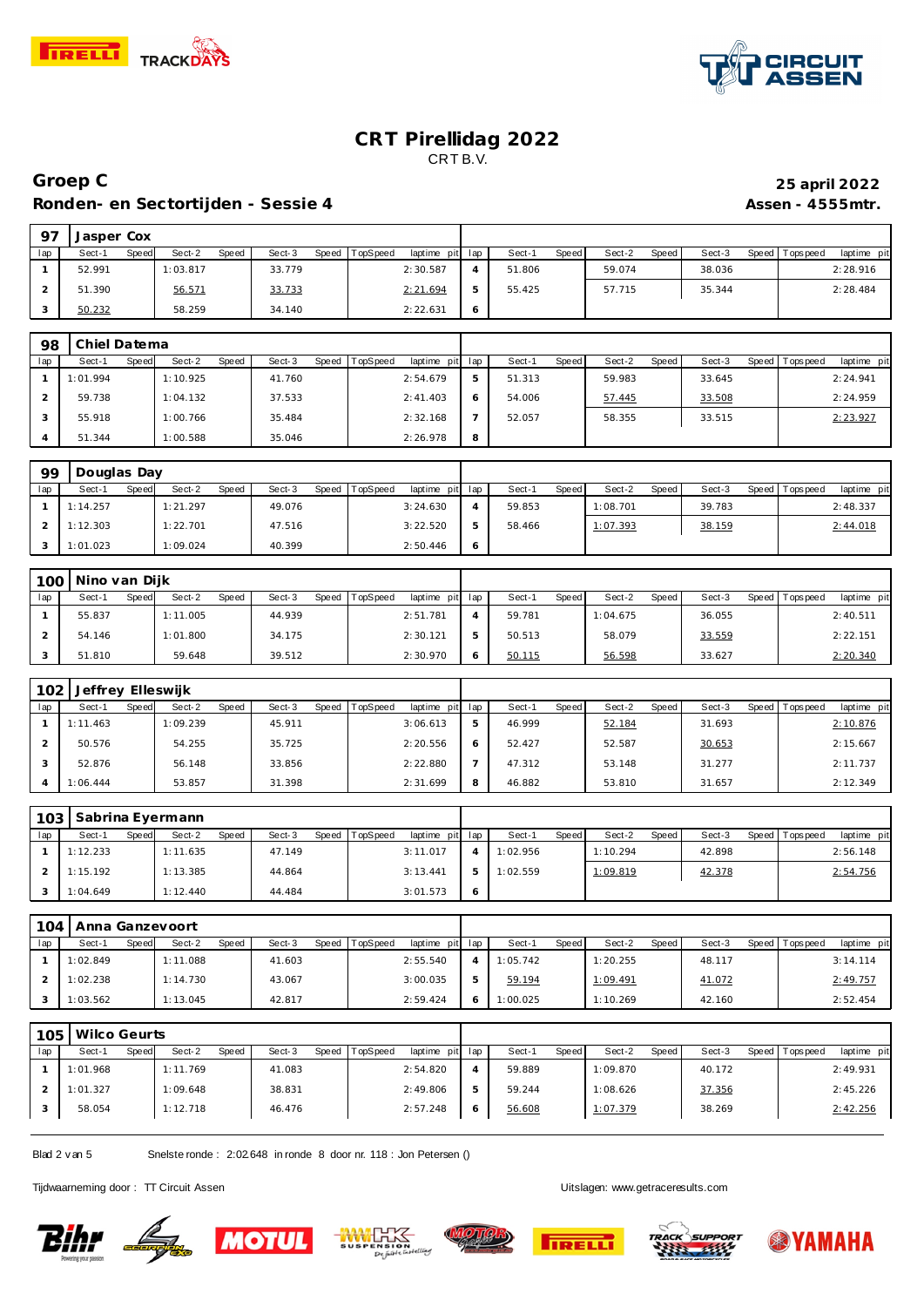



### **CRT Pirellidag 2022** CRT B.V.

### **Groep C 25 april 2022 Ronden- en Sectortijden - Sessie 4 Assen - 4555mtr.**

| 106 | Chris Goev |       |          |       |        |       |          |                 |   |        |       |          |       |        |                 |             |  |
|-----|------------|-------|----------|-------|--------|-------|----------|-----------------|---|--------|-------|----------|-------|--------|-----------------|-------------|--|
| lap | Sect-1     | Speed | Sect-2   | Speed | Sect-3 | Speed | TopSpeed | laptime pit lap |   | Sect-1 | Speed | Sect-2   | Speed | Sect-3 | Speed Tops peed | laptime pit |  |
|     | 1:10.807   |       | 1:09.012 |       | 45.764 |       |          | 3:05.583        | 5 | 52.181 |       | 1:00.976 |       | 34.019 |                 | 2:27.176    |  |
|     | 53.572     |       | 1:00.295 |       | 34.767 |       |          | 2:28.634        |   | 51.057 |       | 57.905   |       | 31.616 |                 | 2:20.578    |  |
|     | 53.637     |       | 1:10.999 |       | 37.998 |       |          | 2:42.634        |   | 50.530 |       | 57.797   |       | 35.554 |                 | 2:23.881    |  |
|     | 53.639     |       | 1:15.005 |       | 43.282 |       |          | 2:51.926        | 8 |        |       |          |       |        |                 |             |  |

|     | 107   Alexander van Haperen |       |          |       |        |                |                 |          |       |          |         |        |                   |             |
|-----|-----------------------------|-------|----------|-------|--------|----------------|-----------------|----------|-------|----------|---------|--------|-------------------|-------------|
| lap | Sect-1                      | Speed | Sect-2   | Speed | Sect-3 | Speed TopSpeed | laptime pit lap | Sect-1   | Speed | Sect-2   | Speed I | Sect-3 | Speed   Tops peed | laptime pit |
|     | 1:13.902                    |       | 1:21.405 |       | 49.593 |                | 3:24.900        | 1:14.721 |       | 1:19.402 |         | 49.411 |                   | 3:23.534    |
|     | 1:13.680                    |       | 1:20.654 |       | 49.377 |                | 3:23.711        | 1:09.058 |       | 1:17.695 |         | 49.650 |                   | 3:16.403    |

|     | 110 Danny Waschull |       |          |       |        |                |                 |          |       |          |       |        |       |           |             |
|-----|--------------------|-------|----------|-------|--------|----------------|-----------------|----------|-------|----------|-------|--------|-------|-----------|-------------|
| lap | Sect-1             | Speed | Sect-2   | Speed | Sect-3 | Speed TopSpeed | laptime pit lap | Sect-'   | Speed | Sect-2   | Speed | Sect-3 | Speed | Tops peed | laptime pit |
|     | 1:02.677           |       | 1:11.025 |       | 42.103 |                | 2:55.805        | 1:00.415 |       | 1:09.207 |       | 39.661 |       |           | 2:49.283    |
|     | 59.569             |       | 1:04.244 |       | 37.323 |                | 2:41.136        | 56.574   |       | 1:02.580 |       | 36.558 |       |           | 2:35.712    |
|     | 58.986             |       | 1:21.466 |       | 48.296 |                | 3:08.748        | 53.715   |       | 1:02.564 |       | 38.850 |       |           | 2:35.129    |

| 111 | Nick Kaspers |       |          |       |        |       |          |             |     |        |              |        |       |        |       |          |             |
|-----|--------------|-------|----------|-------|--------|-------|----------|-------------|-----|--------|--------------|--------|-------|--------|-------|----------|-------------|
| lap | Sect-1       | Speed | Sect-2   | Speed | Sect-3 | Speed | TopSpeed | laptime pit | lap | Sect-1 | <b>Speed</b> | Sect-2 | Speed | Sect-3 | Speed | Topspeed | laptime pit |
|     | 55.852       |       | 1:11.554 |       | 45.197 |       |          | 2:52.603    |     | 55.466 |              | 58.158 |       | 32.897 |       |          | 2:26.521    |
|     | 53.552       |       | 59.509   |       | 34.318 |       |          | 2:27.379    | 5   | 51.408 |              | 55.470 |       | 30.801 |       |          | 2:17.679    |
|     | 50.277       |       | 58.640   |       | 41.120 |       |          | 2:30.037    | O   | 49.020 |              | 56.317 |       | 32.857 |       |          | 2:18.194    |

| 112 | Jasper Koens |       |          |       |        |       |          |             |     |        |       |        |       |        |         |            |             |
|-----|--------------|-------|----------|-------|--------|-------|----------|-------------|-----|--------|-------|--------|-------|--------|---------|------------|-------------|
| lap | Sect-1       | Speed | Sect-2   | Speed | Sect-3 | Speed | TopSpeed | laptime pit | lap | Sect-1 | Speed | Sect-2 | Speed | Sect-3 | Speed I | Tops pee d | laptime pit |
|     | 53.199       |       | 1:03.006 |       | 34.069 |       |          | 2:30.274    | ь   | 55.504 |       | 58.111 |       | 33.273 |         |            | 2:26.888    |
|     | 51.545       |       | 56.172   |       | 32.938 |       |          | 2:20.655    | 6   | 52.499 |       | 55.024 |       | 31.967 |         |            | 2:19.490    |
|     | 51.385       |       | 59.578   |       | 34.721 |       |          | 2:25.684    |     | 49.648 |       | 56.059 |       | 33.465 |         |            | 2:19.172    |
|     | 50.249       |       | 57.986   |       | 38.851 |       |          | 2:27.086    | 8   |        |       |        |       |        |         |            |             |

| 113 <sub>1</sub> | Arwin Koens |       |          |       |        |       |          |                 |              |        |       |          |       |        |                   |             |
|------------------|-------------|-------|----------|-------|--------|-------|----------|-----------------|--------------|--------|-------|----------|-------|--------|-------------------|-------------|
| lap              | Sect-1      | Speed | Sect-2   | Speed | Sect-3 | Speed | TopSpeed | laptime pit lap |              | Sect-1 | Speed | Sect-2   | Speed | Sect-3 | Speed   Tops peed | laptime pit |
|                  | 56.989      |       | 1:11.653 |       | 44.160 |       |          | 2:52.802        |              | 59.567 |       | 1:07.041 |       | 39.445 |                   | 2:46.053    |
|                  | 53.634      |       | 1:00.922 |       | 34.635 |       |          | 2:29.191        |              | 57.986 |       | 1:01.002 |       | 36.968 |                   | 2:35.956    |
|                  | 52.220      |       | 1:00.231 |       | 40.064 |       |          | 2:32.515        | <sub>6</sub> | 53.436 |       | 1:03.025 |       | 37.728 |                   | 2:34.189    |

| 116 | Roel Naaijkens |       |          |       |        |       |          |                 |    |        |       |          |       |        |                 |             |
|-----|----------------|-------|----------|-------|--------|-------|----------|-----------------|----|--------|-------|----------|-------|--------|-----------------|-------------|
| lap | Sect-1         | Speed | Sect-2   | Speed | Sect-3 | Speed | TopSpeed | laptime pit lap |    | Sect-1 | Speed | Sect-2   | Speed | Sect-3 | Speed Tops peed | laptime pit |
|     | 54.800         |       | 1:02.950 |       | 46.980 |       |          | 2:44.730        |    | 55.476 |       | 1:02.189 |       | 35.701 |                 | 2:33.366    |
|     | 1:14.429       |       | 1:21.056 |       | 49.218 |       |          | 3:24.703        | -5 | 54.691 |       | 1:02.210 |       | 34.682 |                 | 2:31.583    |
|     | 1:12.857       |       | 1:09.969 |       | 36.427 |       |          | 2:59.253        | 6  | 54.670 |       | 1:01.244 |       | 35.356 |                 | 2:31.270    |

| 117 | Albert Offereins |       |          |       |        |                  |                 |   |          |       |          |       |        |                 |             |
|-----|------------------|-------|----------|-------|--------|------------------|-----------------|---|----------|-------|----------|-------|--------|-----------------|-------------|
| lap | Sect-1           | Speed | Sect-2   | Speed | Sect-3 | Speed   TopSpeed | laptime pit lap |   | Sect-1   | Speed | Sect-2   | Speed | Sect-3 | Speed Tops peed | laptime pit |
|     | 54.835           |       | 1:01.150 |       | 35.126 |                  | 2:31.111        |   | 1:00.408 |       | 1:08.947 |       | 39.397 |                 | 2:48.752    |
|     | 52.722           |       | 1:09.853 |       | 42.198 |                  | 2:44.773        | ь | 59.513   |       | 1:09.000 |       | 39.275 |                 | 2:47.788    |
|     | 1:03.060         |       | 1:04.201 |       | 44.792 |                  | 2:52.053        | O | 55.998   |       | 1:05.417 |       | 38.040 |                 | 2:39.455    |

Blad 3 v an 5 Snelste ronde : 2:02.648 in ronde 8 door nr. 118 : Jon Petersen ()

Tijdwaarneming door : TT Circuit Assen Uitslagen:<www.getraceresults.com>









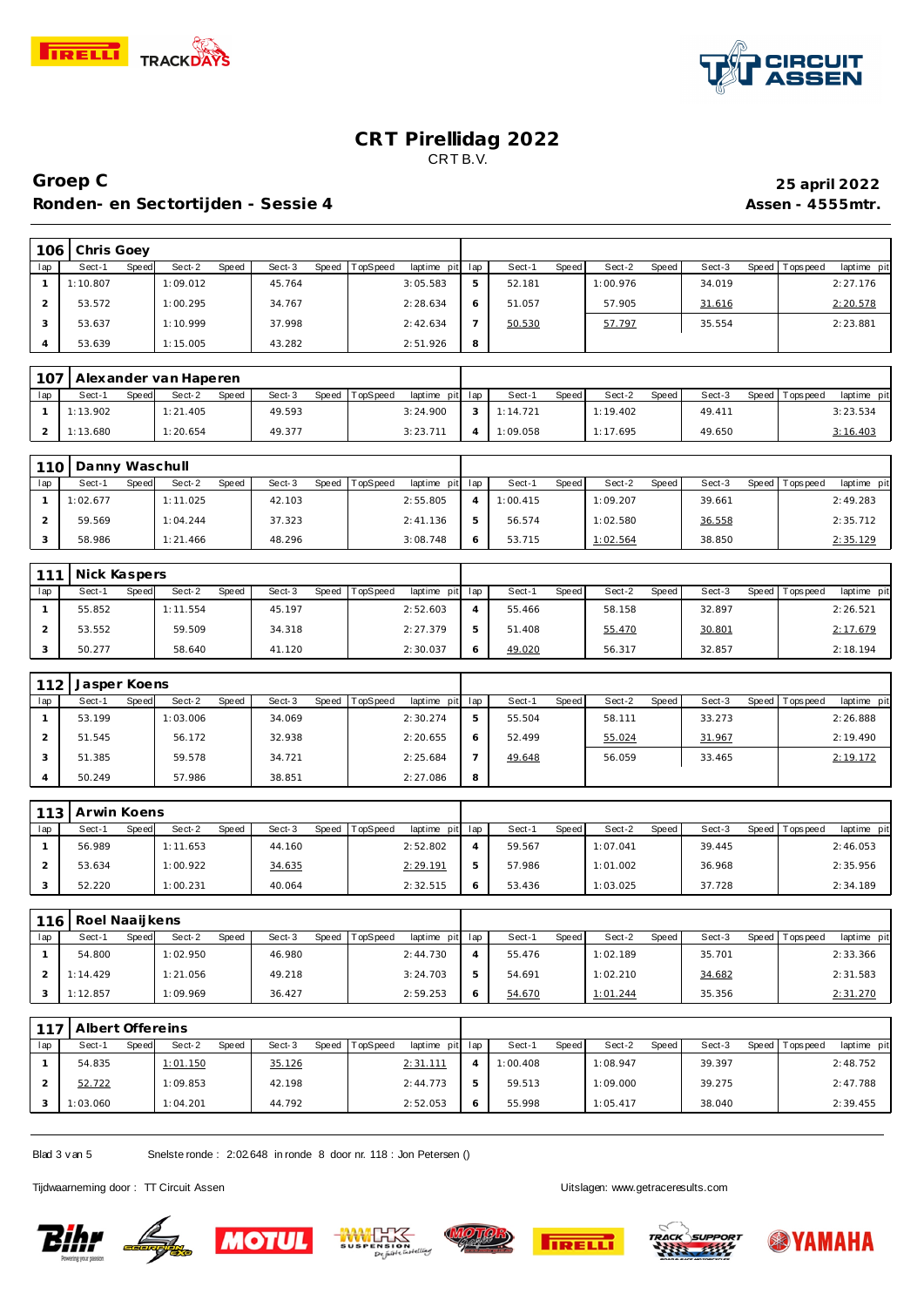



### **CRT Pirellidag 2022** CRT B.V.

### **Groep C 25 april 2022 Ronden- en Sectortijden - Sessie 4 Assen - 4555mtr.**

|     | 118 Jon Petersen |       |          |       |        |       |          |                 |        |              |        |       |        |                 |             |
|-----|------------------|-------|----------|-------|--------|-------|----------|-----------------|--------|--------------|--------|-------|--------|-----------------|-------------|
| lap | Sect-1           | Speed | Sect-2   | Speed | Sect-3 | Speed | TopSpeed | laptime pit lap | Sect-1 | <b>Speed</b> | Sect-2 | Speed | Sect-3 | Speed Tops peed | laptime pit |
|     | 51.073           |       | 1:03.296 |       | 34.379 |       |          | 2:28.748        | 46.105 |              | 51.743 |       | 30.364 |                 | 2:08.212    |
|     | 48.341           |       | 52.722   |       | 33.780 |       |          | 2:14.843        | 44.227 |              | 51.596 |       | 29.432 |                 | 2:05.255    |
|     | 46.222           |       | 52.465   |       | 31.008 |       |          | 2:09.695        | 44.268 |              | 52.443 |       | 30.134 |                 | 2:06.845    |
|     | 48.548           |       | 56.790   |       | 29.327 |       |          | 2:14.665        | 44.124 |              | 50.389 |       | 28.135 |                 | 2:02.648    |

Τ

| 119 | Max Postma      |                 |                 |                                    |   |                 |                 |                 |                           |
|-----|-----------------|-----------------|-----------------|------------------------------------|---|-----------------|-----------------|-----------------|---------------------------|
| lap | Sect-1<br>Speed | Sect-2<br>Speed | Sect-3<br>Speed | <b>TopSpeed</b><br>laptime pit lap |   | Sect-1<br>Speed | Speed<br>Sect-2 | Sect-3<br>Speed | laptime pit<br>I Topspeed |
|     | 51.879          | 1:03.273        | 34.526          | 2:29.678                           | 5 | 49.970          | 59.400          | 32.464          | 2:21.834                  |
|     | 51.469          | 56.558          | 32.757          | 2:20.784                           | 6 | 48.953          | 55.241          | 31.766          | 2:15.960                  |
|     | 51.751          | 59.178          | 34.051          | 2:24.980                           |   | 47.682          | 55.700          | 31.245          | 2:14.627                  |
|     | 50.069          | 58.975          | 37.641          | 2:26.685                           |   | 47.896          | 53.919          | 31.783          | 2:13.598                  |

|     | 123   Marco Snieders |       |          |       |        |       |          |                 |          |         |          |       |        |                 |             |
|-----|----------------------|-------|----------|-------|--------|-------|----------|-----------------|----------|---------|----------|-------|--------|-----------------|-------------|
| lap | Sect-1               | Speed | Sect-2   | Speed | Sect-3 | Speed | TopSpeed | laptime pit lap | Sect-1   | Speed I | Sect-2   | Speed | Sect-3 | Speed Tops peed | laptime pit |
|     | 1:10.762             |       | 1:13.296 |       | 45.145 |       |          | 3:09.203        | 1:03.557 |         | 1:11.239 |       | 42.674 |                 | 2:57.470    |
|     | 1:16.478             |       | 1:13.954 |       | 43.519 |       |          | 3:13.951        | 1:01.505 |         | 1:10.712 |       | 42.003 |                 | 2:54.220    |
|     | 1:04.074             |       | 1:13.159 |       | 42.990 |       |          | 3:00.223        |          |         |          |       |        |                 |             |

| 124 | Ricardo Struik |       |          |              |        |       |          |             |     |        |       |        |       |        |       |            |             |
|-----|----------------|-------|----------|--------------|--------|-------|----------|-------------|-----|--------|-------|--------|-------|--------|-------|------------|-------------|
| lap | Sect-1         | Speed | Sect-2   | <b>Speed</b> | Sect-3 | Speed | TopSpeed | laptime pit | lap | Sect-  | Speed | Sect-2 | Speed | Sect-3 | Speed | Tops pee d | laptime pit |
|     | 51.635         |       | 1:03.692 |              | 34.482 |       |          | 2:29.809    | 5   | 51.137 |       | 55.032 |       | 33.473 |       |            | 2:19.642    |
|     | 49.686         |       | 54.810   |              | 34.445 |       |          | 2:18.941    | 6   | 48.843 |       | 54.130 |       | 32.133 |       |            | 2:15.106    |
|     | 50.731         |       | 55.515   |              | 31.865 |       |          | 2:18.111    |     | 49.551 |       | 56.995 |       | 32.421 |       |            | 2:18.967    |
|     | 49.892         |       | 59.306   |              | 37.302 |       |          | 2:26.500    | 8   | 50.740 |       | 55.872 |       | 33.634 |       |            | 2:20.246    |

| 125 | Bertus Tenniglo |       |          |       |        |       |          |             |     |        |       |          |       |        |       |          |             |
|-----|-----------------|-------|----------|-------|--------|-------|----------|-------------|-----|--------|-------|----------|-------|--------|-------|----------|-------------|
| lap | Sect-1          | Speed | Sect-2   | Speed | Sect-3 | Speed | TopSpeed | laptime pit | lap | Sect-1 | Speed | Sect-2   | Speed | Sect-3 | Speed | Topspeed | laptime pit |
|     | 51.715          |       | 1:04.957 |       | 36.399 |       |          | 2:33.071    | ь   | 53.272 |       | 1:00.387 |       | 41.938 |       |          | 2:35.597    |
|     | 52.346          |       | 1:02.634 |       | 37.229 |       |          | 2:32.209    | 6   | 52.611 |       | 1:05.706 |       | 35.900 |       |          | 2:34.217    |
|     | 53.935          |       | 1:11.697 |       | 40.339 |       |          | 2:45.971    |     | 51.169 |       | 1:00.562 |       | 36.752 |       |          | 2:28.483    |
|     | 53.013          |       | 1:02.536 |       | 36.035 |       |          | 2:31.584    | 8   |        |       |          |       |        |       |          |             |

|     | 126<br>Jorden Tetteroo |       |          |       |        |       |          |                 |   |        |       |          |       |        |                 |             |
|-----|------------------------|-------|----------|-------|--------|-------|----------|-----------------|---|--------|-------|----------|-------|--------|-----------------|-------------|
| lap | Sect-1                 | Speed | Sect-2   | Speed | Sect-3 | Speed | TopSpeed | laptime pit lap |   | Sect-1 | Speed | Sect-2   | Speed | Sect-3 | Speed Tops peed | laptime pit |
|     | 56.160                 |       | 1:11.885 |       | 43.673 |       |          | 2:51.718        |   | 57.470 |       | 1:05.703 |       | 37.841 |                 | 2:41.014    |
|     | 52.707                 |       | 1:13.561 |       | 34.424 |       |          | 2:40.692        | b | 52.079 |       | 56.170   |       | 32.560 |                 | 2:20.809    |
|     | 51.871                 |       | 57.636   |       | 35.512 |       |          | 2:25.019        |   | 50.673 |       | 55.557   |       | 33.585 |                 | 2:19.815    |

| 127 | Leon Visser |       |          |       |        |       |          |                 |   |        |       |          |       |        |                 |             |
|-----|-------------|-------|----------|-------|--------|-------|----------|-----------------|---|--------|-------|----------|-------|--------|-----------------|-------------|
| lap | Sect-1      | Speed | Sect-2   | Speed | Sect-3 | Speed | TopSpeed | laptime pit lap |   | Sect-1 | Speed | Sect-2   | Speed | Sect-3 | Speed Tops peed | laptime pit |
|     | 56.492      |       | 1:05.008 |       | 45.752 |       |          | 2:47.252        |   | 57.002 |       | 1:14.216 |       | 40.530 |                 | 2:51.748    |
|     | 57.451      |       | 1:05.465 |       | 36.067 |       |          | 2:38.983        | b | 54.732 |       | 1:06.388 |       | 35.420 |                 | 2:36.540    |
|     | 56.523      |       | 1:04.276 |       | 36.612 |       |          | 2:37.411        | 6 | 57.507 |       | 1:04.518 |       | 35.660 |                 | 2:37.685    |

| 128 | Casper Visser |       |          |       |        |  |                |                 |                |        |       |          |       |        |                   |             |
|-----|---------------|-------|----------|-------|--------|--|----------------|-----------------|----------------|--------|-------|----------|-------|--------|-------------------|-------------|
| lap | Sect-         | Speed | Sect-2   | Speed | Sect-3 |  | Speed TopSpeed | laptime pit lap |                | Sect-1 | Speed | Sect-2   | Speed | Sect-3 | Speed   Tops peed | laptime pit |
|     | 57.286        |       | 1:11.630 |       | 43.635 |  |                | 2:52.551        | $\overline{4}$ | 58.019 |       | 1:07.746 |       | 33.891 |                   | 2:39.656    |

Blad 4 v an 5 Snelste ronde : 2:02.648 in ronde 8 door nr. 118 : Jon Petersen ()

Tijdwaarneming door : TT Circuit Assen Uitslagen:<www.getraceresults.com>